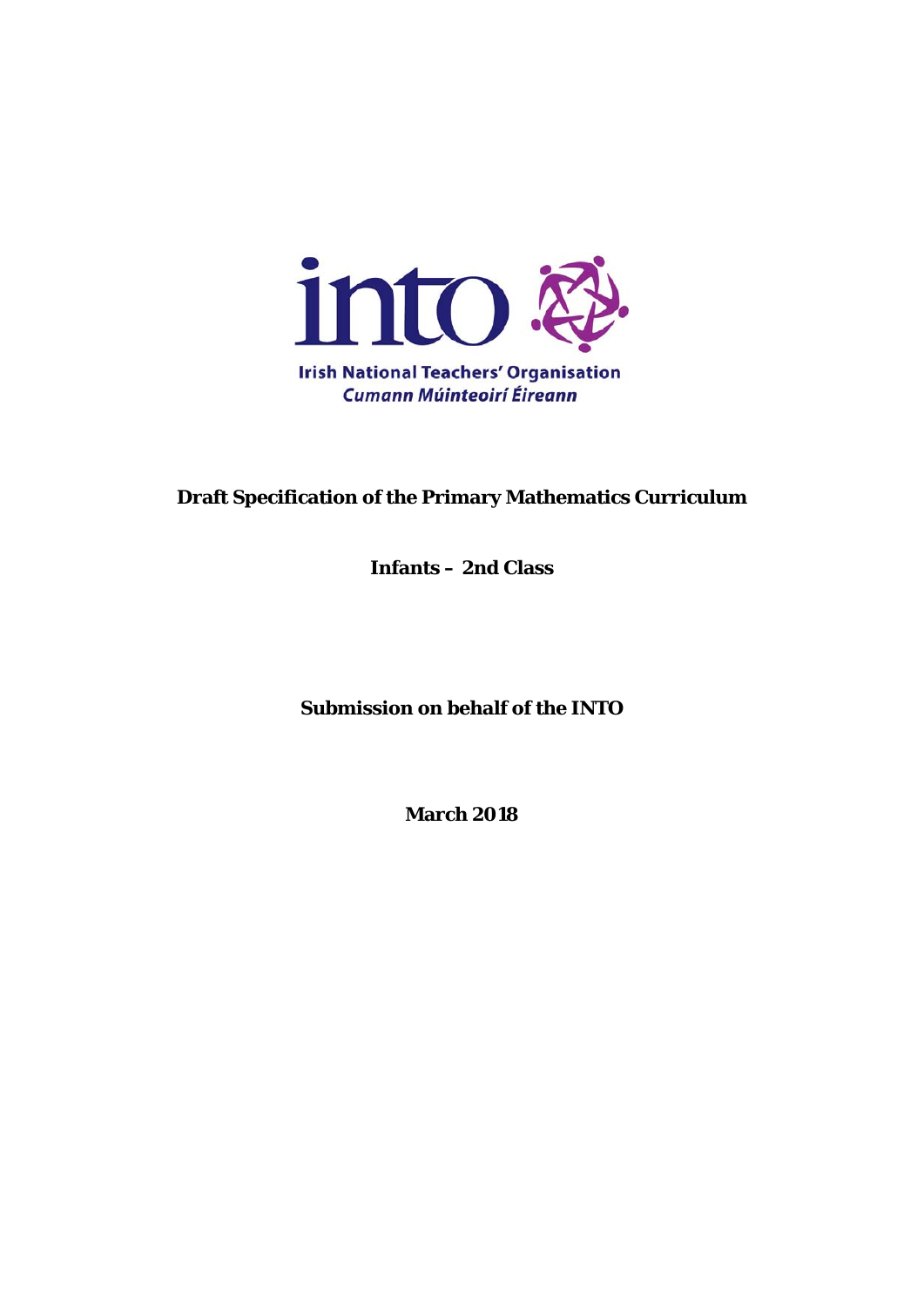## **Introduction**

The INTO welcomes the opportunity to respond to the draft specification of the *Primary Mathematics Curriculum (PMC)* for junior infants to second class. Since the 1999 Primary School Curriculum, the INTO has been involved in ongoing engagement with members to seek feedback on the opportunities and challenges of that curriculum. The results of an INTO survey on mathematics in 2004 highlighted some of the constraints of the 1999 mathematics curriculum including a lack of resourcing and content overload (INTO, 2005). The survey also suggested that there was a large emphasis on the use of textbooks. Similar findings emerged from another survey on numeracy which informed the INTO Education Conference in 2013 *Numeracy in the Primary School*. The majority of respondents called for a skills-based curriculum that was both challenging and relevant and one that incorporated increased use of ICT (INTO, 2014). At the 2015 Education Conference on *Primary School Curriculum: Have Your Say* a number of challenges were identified including curriculum overload; lack of time; over-emphasis on standardised testing and accommodating the needs of children with SEN and EAL (INTO, 2017).

In order to inform its position, the INTO organised a number of consultation sessions, and invited written feedback from teachers. A number of local district consultations took place together with a national seminar in Dublin between February and March 2018, facilitated by INTO Officials, Education Committee representatives and INTO trained facilitators. Approximately 150 teachers attended the various consultations, and a small number of written submissions were received from individual teachers. The draft proposals were also discussed by the INTO Education Committee and the Central Executive Committee.

In light of the significance of the teacher's voice in policy, the INTO supports the partnership approach to curriculum development. Teachers appreciate the opportunity to engage in consultation to ensure that their views and concerns regarding the draft specification are captured. While the INTO notes the various strands of the NCCA consultation process, there was concern that the process did not provide adequate notification to teachers of the various consultation opportunities. The lead-in time was considered insufficient to allow for widespread awareness of the process, and to facilitate meaningful engagement with the draft specification.

The INTO welcomes the recent decision by the DES in February 2018 to revise the schedule for the implementation of the new Primary Mathematics Curriculum and to introduce the Maths curriculum as a single unified specification, from junior infants through to 6th class. The INTO has sought a slowing down of the process of curriculum change. Schools are under a lot of pressure at present with the introduction of many initiatives, and in particular with the demands being made arising from new legislation in relation to child protection and data protection. The extended timeframe will allow for further and more comprehensive consultation with teachers on the full specification in due course. The INTO requests that the NCCA give careful consideration to the provision of time and support for teachers to engage meaningfully and professionally with the new proposals.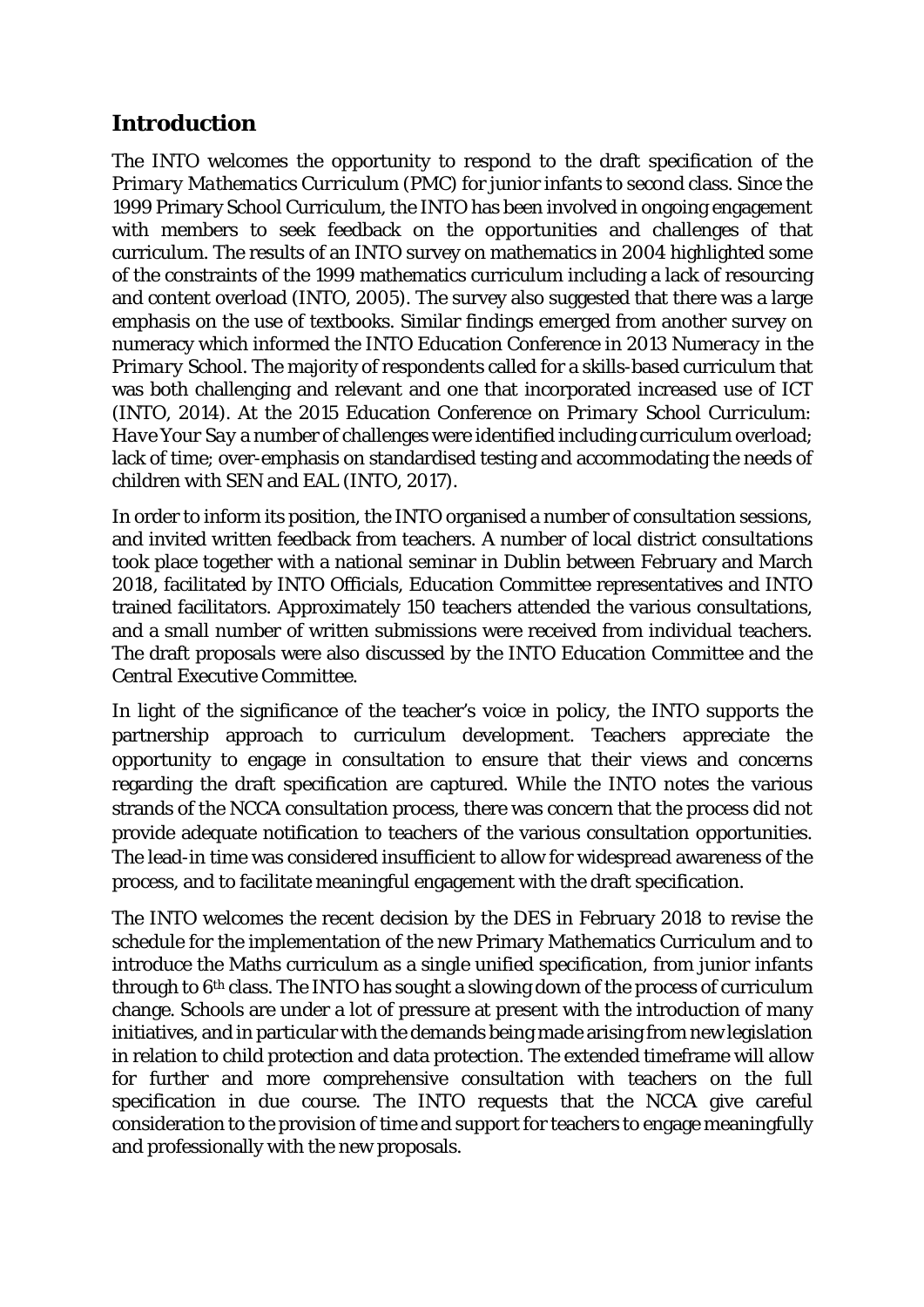## **Rationale**

In general, teachers support the rationale and aims of the PMC. The rationale reflects the philosophy underpinning previous curricula and what teachers expect from a maths curriculum, such as the importance of mathematical proficiency, mathematical language and collaborative interactions. The INTO acknowledges that there were many challenges with the 1999 mathematics curriculum such as curriculum overload; over-emphasis on content and an incoherence in aims, goals and pedagogy. In addition, the Aistear framework has been developed since 1999 and its principles are not reflected in the current mathematics curriculum. Therefore, the move from a content-based curriculum to a skills-based curriculum was widely welcomed. In a similar regard, teachers also valued many aspects of the 1999 mathematics curriculum including the holistic and child-centred approach; the emphasis on collaboration and active learning; the clarity of strands, strand units and objectives for each class level and the support and guidance for planning. The INTO recommends that any new mathematics curriculum should harness the strength of the 1999 curriculum while using the opportunity of a revision to address the current challenges.

Some teachers continue to express concern regarding what they perceive to be an adhoc approach to curriculum change, for example, the sequence of recent curriculum developments. Notwithstanding policy emerging from *The Literacy and Numeracy Strategy* (DES, 2011), the INTO reiterates that developing curricula in specific subject areas in advance of addressing the philosophy underpinning the primary curriculum and its overall structure is causing unnecessary flux and uncertainty for teachers. A long-term approach to curriculum development must be adopted and clearly communicated to teachers to ensure a coherent and holistic approach. The absence of a context and rationale for curriculum change is frustrating for teachers in considering proposals to change.

## **General**

There are a number of positive opportunities emerging from the PMC as identified by teachers. The effort to make the curriculum more relevant for today's changing society was valued by teachers. In particular, teachers appreciate the emphasis placed on skills development such as computational and problem solving skills. Notwithstanding the emphasis on active learning in the 1999 mathematics curriculum, teachers welcome the continued commitment to child-led, active and collaborative learning.

The INTO recognises the commitment to inclusivity in the PMC. Teachers feel strongly that the needs of children with SEN should be reflected within the curriculum, and that special education should not be an after-thought in a separate document. Primary classrooms have evolved to become much more inclusive than when the current mathematics curriculum was developed in 1999. It is anticipated that the inclusion of milestone A in the progression continua will support teachers to meet the needs of children with special educational needs. Teachers also noted that the progression continua offers an increased opportunity for differentiation.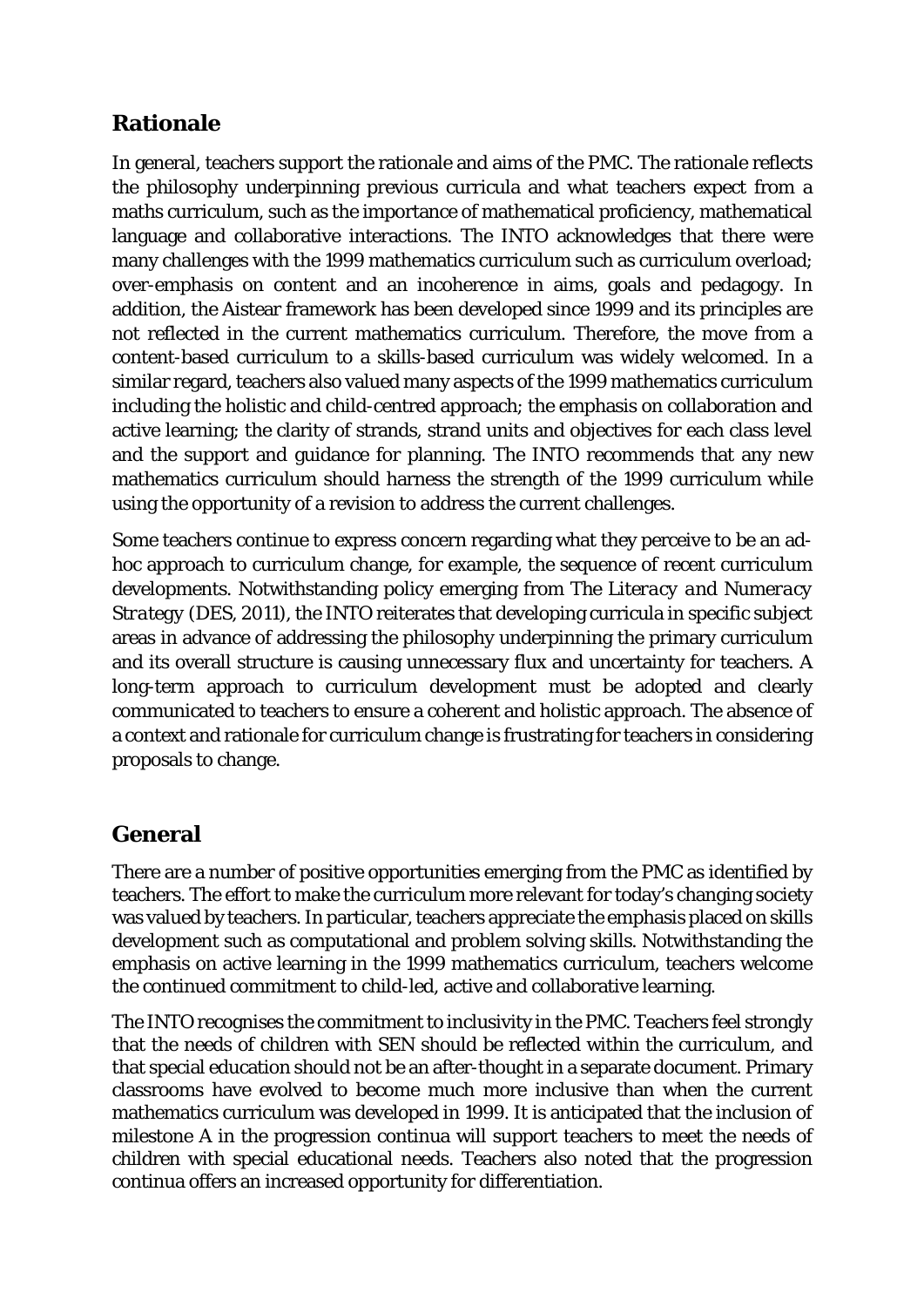The INTO recommends that the Special Education Support Service (SESS) support teachers in special educational settings with additional professional development for the PMC suitable for their specific contexts as was provided with the Primary Language Curriculum. This approach was well received in relation to the Primary Language Curriculum.

The NCCA video, which outlines the new PMC, received some positive comments as it communicates the underpinning theories of the curriculum clearly in accessible language. It was considered to be a useful starting point to support staff meetings and parent-teacher evenings.

## **Learning Outcomes**

The INTO notes the move to a learning outcome approach whereby the expected mathematical learning and development for children at the end of each stage is described, while due account must be taken of children's abilities and varying circumstances. The INTO has always been of the view that teachers cannot predetermine what a child will learn and therefore appreciates the addition to the learning outcome stem which clarifies that individual contexts and varying abilities are factors that should be taken into consideration.

The concept of learning outcomes is still relatively new and many teachers continue to have strong reservations about a learning outcomes approach. Notwithstanding the fact that the *Literacy and Numeracy Strategy* recommended that the primary curriculum be represented in the form of learning outcomes, further research is required on the meanings, understandings and interpretations of learning outcomes in curriculum, particularly, for young children at the junior end of primary school. It remains to be seen whether a learning outcomes approach will be appropriate to the Irish primary context.

A learning outcomes approach creates a significant shift in curriculum culture which will require investment and support for teachers to enable them to develop a curriculum that meets the needs of their individual contexts. Any curriculum process model which relies on teacher judgement is far more demanding on teachers and thus far more challenging to implement in practice (Stenhouse, 1975). Therefore, the INTO reiterates that teachers need more time, support and professional development opportunities to allow them to engage with the new approach to curriculum.

According to the PMC, the statements of learning are intentionally broad and less prescriptive than before in terms of content. The INTO acknowledges that this is with a view to allowing teachers to employ their professional judgement based on their individual contexts. However, this must be balanced with the need for some degree of clarity and definition in the context that teachers in Ireland are often working in demanding and complex environments with an over-loaded curriculum, super-sized classrooms, inclusive education and multi-grade settings.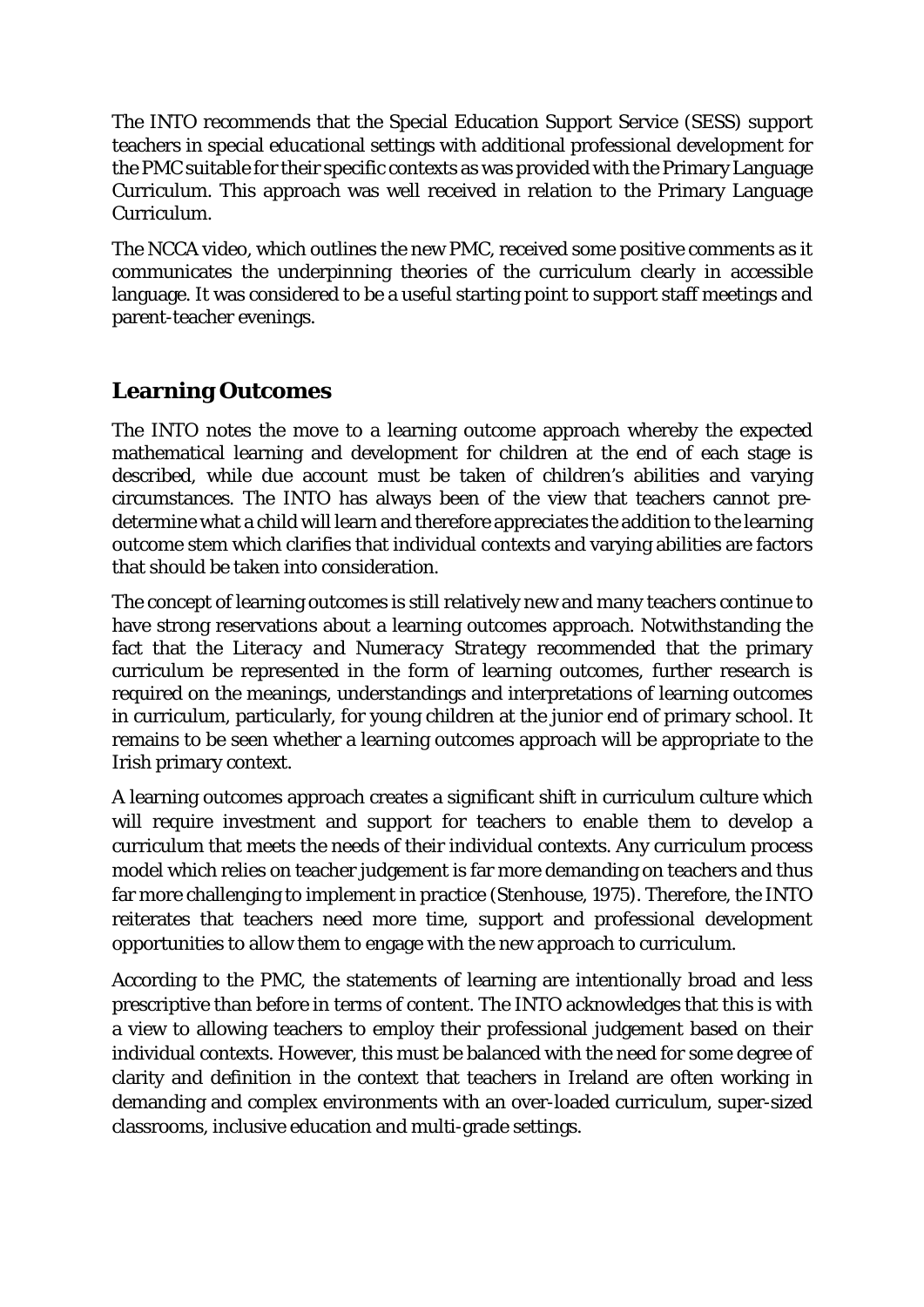Broad learning outcomes offer positive opportunities in terms of teacher agency to enable them to cater for and modify learning for their own class or group of children. However, when learning outcomes are overly broad they can be vague and unclear. For example, a learning outcome for Stage 2 states that '*Children should be able to recognise the value of money and use money in a range of meaningful contexts'* (NCCA, 2018, p. 33). Such learning outcomes provide teachers with insufficient detail of the learning experiences they should create, or what content to teach, therefore, they require clarification and guidance on where they can go for further detail whether to the progression continua, the samples of children's learning or a combination of both.

Teachers are of the view that they have sufficient professional autonomy at present in that they determine the appropriate resources and teaching methodologies. They also differentiate their teaching to meet the diversity of needs within their classrooms. In general, teachers cautioned that the learning outcomes don't offer sufficient guidance, and that there is a strong possibility that some teachers may continue to refer to the 1999 mathematics curriculum or rely on textbooks for direction. It takes time and experience for teachers to build up the necessary levels of knowledge and confidence to make professional judgements, and to interpret a broad learning outcomes approach. In particular, it was suggested that less experienced teachers may be challenged by the lack of guidance and clarity within the learning outcomes.

It does not resonate well with teachers to suggest that this PMC addresses curriculum overload with a reduced number of learning outcomes vis-à-vis the number of content objectives in the 1999 curriculum. Teachers advised that the content and time involved in navigating the progression continua has eroded any gains made in terms of reducing curriculum content objectives.

## **Progression Continua**

Similarly, teachers remain uncertain about the intention of the progression continua and they require clear guidance about its purpose and how they should use the continua. Mixed messages were initially communicated to teachers regarding the purpose of progression continua during the early stages of the implementation of the Primary Language Curriculum. Consequently, teachers remain concerned about their link to individual profiling as experienced in other education systems. The INTO notes the clarification by the Chief Inspector, Harold Hislop, outlining that *'progression continua are not designed for assessing or for tracking individual students and they are not intended for reporting either' (NCCA, 2015).* Unfortunately, this is not how teachers interpret the progression continua at present.

There are concerns that the progression continua are being foregrounded in the PMC. While teachers may find them useful in terms of planning, progression continua should not be used for individual reporting or evaluation. The combination of learning outcomes and progression continua, could, if misused, lead to a box-ticking approach to teaching and assessment, which is not in the interests of children's learning. It should be clearly communicated to teachers that the intention of progression continua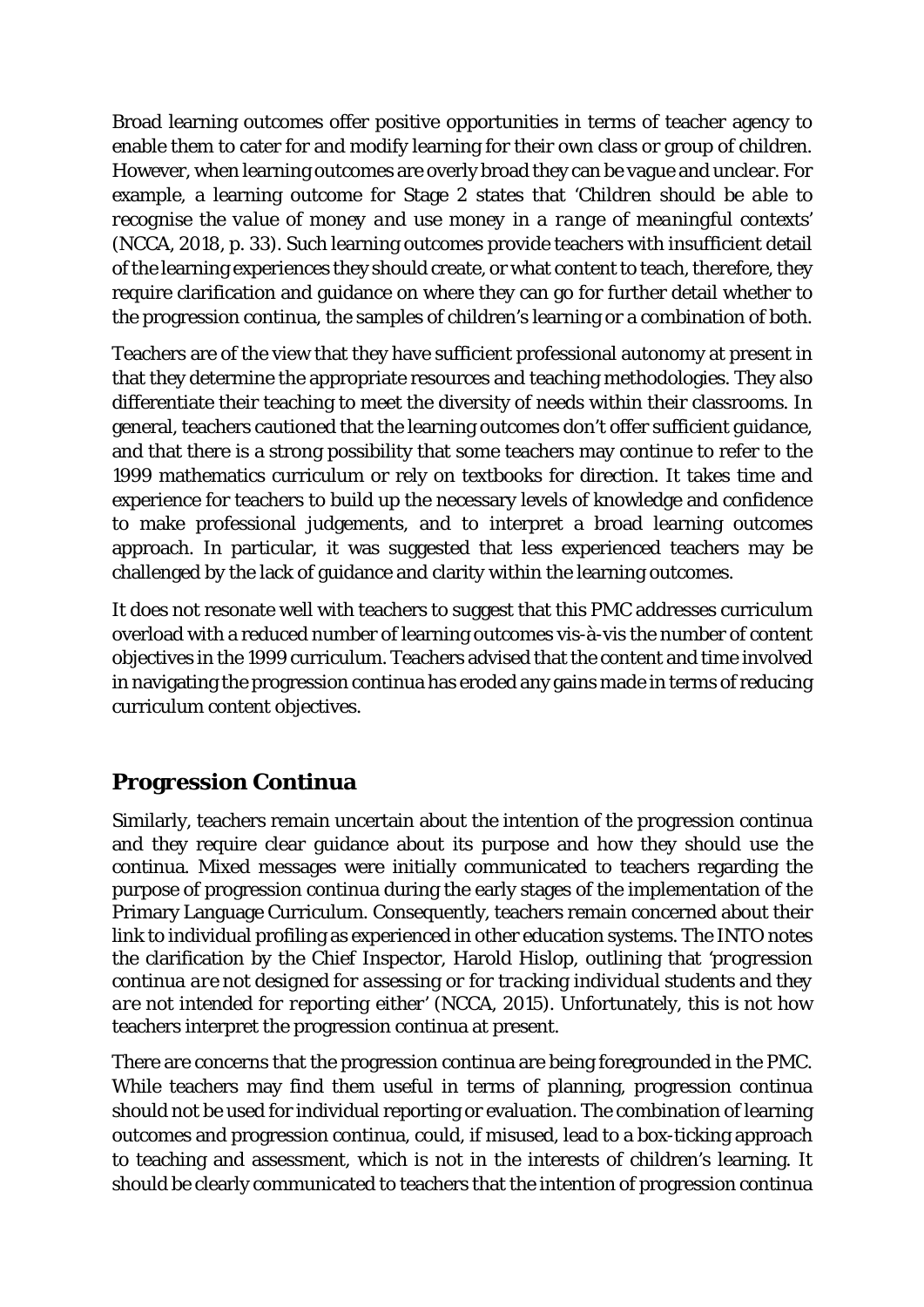is to guide and support teachers with suggested learning experiences, rather than a means of profiling individual pupils. Teachers are of the view that the use of progression continua may lead to increased paperwork and bureaucracy.

In light of the fact that the 1999 curriculum had content objectives for each class level, teachers would welcome guidance as to where the 'average' child might be placed along the progression continua at each class level.

# **Accountability**

There is a tension between the need for teacher agency as advocated in the draft specification, and the demands for assessment regimes and quality assurance mechanisms, including external inspections and mandatory standardised testing (Edwards, 2007). While more autonomy is being given to teachers in terms of the broad learning outcomes approach, this is not the case from an assessment perspective with mandatory obligations to share standardised test results. While the PMC places more emphasis on teacher agency and professional judgement, teachers have expressed concern that their interpretation of the broad learning outcomes may not align with that of the inspector. Therefore, a balance must be achieved so that assessment does not drive the curriculum. It is also clear that there is a need for updated standardised tests to reflect the revised curriculum.

## **Aistear**

Notwithstanding teachers ongoing commitment to a play-based approach to teaching and learning, teachers appreciate that Aistear is being considered within the overall curriculum, and they are hopeful that this development will address the tension that currently exists for infant teachers juggling the Aistear framework together with the Primary School Curriculum. The INTO notes the stem of the learning outcomes which outlines that 'Through appropriately playful learning experiences, children should be able to…'. Despite the absence of state funded CPD for infant teachers, Aistear appears to be a fundamental part of the new curriculum. The INTO reiterates that a vast number of schools do not currently engage with Aistear and there should not be any assumption that all teachers are aware of the framework or competent in its use.

The INTO recommends that professional development for teachers on Aistear and play-based pedagogy should take place either prior to the introduction of the PMC or as an integral part of the implementation process.

## **Language**

In general, some of the language of the curriculum does not resonate with teachers and was considered to be inaccessible. For example, the terms used to describe the five aspects of mathematical proficiency were considered to be verbose and unfamiliar to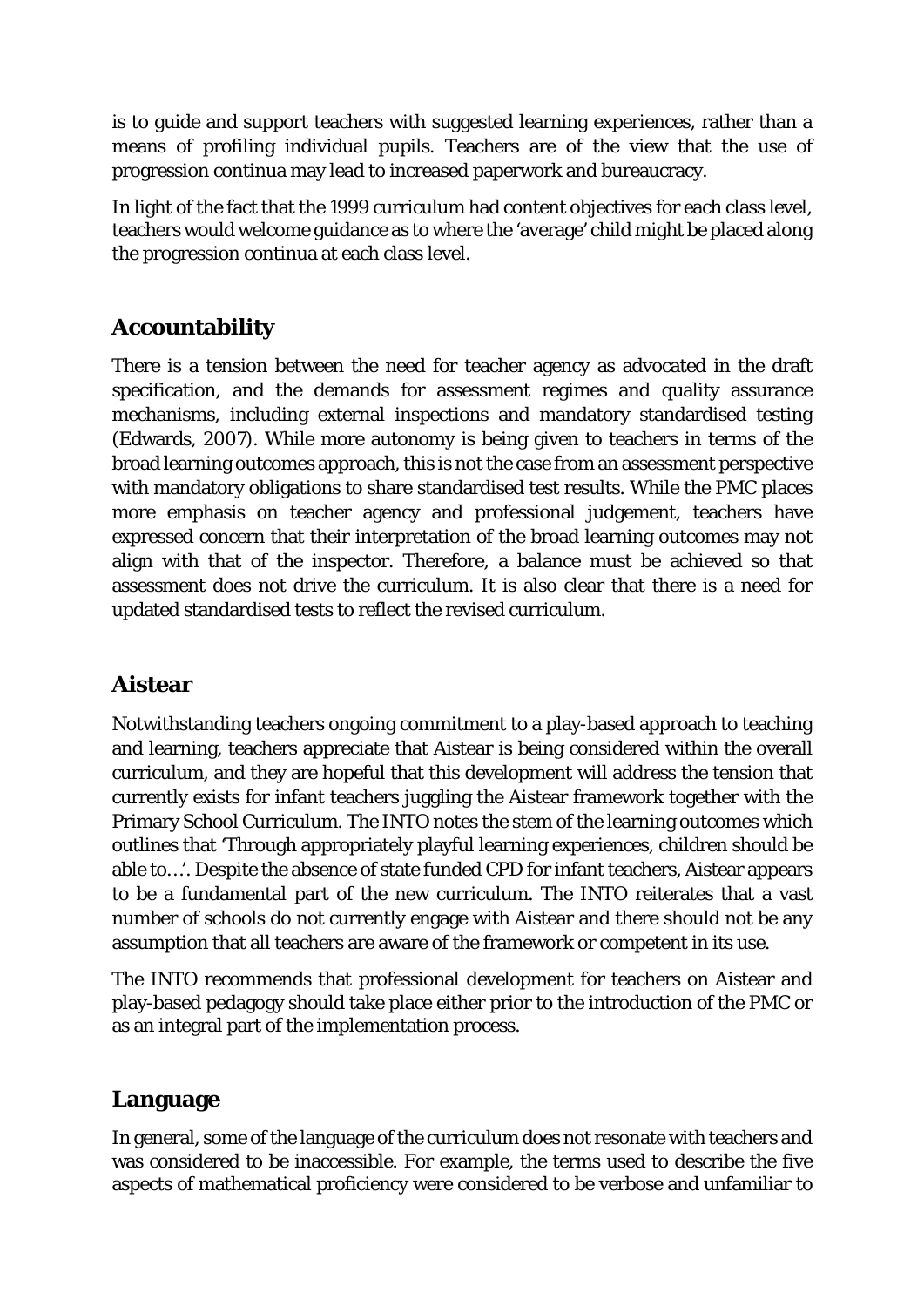teachers (NCCA, 2018, p. 21). The INTO notes that the NCCA intend to develop a glossary to support the curriculum. Some teachers believe that a glossary should not be necessary to access a curriculum, and that language should be explicit and unambiguous to ensure consistency of interpretation across the board. The language used in the progression continua could also be more precise and succinct in order to eliminate any possible misconceptions. The concerns about the language points to a need for further simplification of the language but also to a need to provide opportunities for teachers to engage in professional development in regard to recent curricular and pedagogical developments.

The language used to explain the various aspects of the curriculum may also cause confusion as it does not appear to reflect the language used in the Revised Language Curriculum. In the Language Curriculum the term 'element' describes essential language learning, and each element has a set of learning outcomes (NCCA, 2015, p 30). Conversely, in the Primary Mathematics Curriculum the term 'elements' refers to mathematical processes/skills, and each learning outcome label has a set of learning outcomes (NCCA, 2018, p. 28). Teachers are currently investing considerable time and energy in embracing the language and structure of the Primary Language Curriculum. While it may not be possible to retrofit all aspects of mathematical learning to language learning, every effort should be made to ensure continuity and consistency across all subjects in the curriculum.

#### **Resources**

Teachers were unequivocal in their demands regarding funding and resources to support the implementation of the PMC. In particular, large class sizes lead to difficulties in implementing any new curriculum particularly when the focus is on a play-based approach incorporating active methodologies and differentiated learning. Teachers noted similarities between the PMC and Maths Recovery. However, teachers attribute the success of Maths Recovery to the reduced pupil teacher ratio (PTR) associated with many DEIS schools. While teachers are supportive of Aistear and the play-based approach advocated in the PMC, there is also a strong view that using Aistear is challenging in most infant classrooms due to large class sizes.

In light of the radical change in how the PMC and PLC are structured and presented, teachers require significant time and opportunities for sustained professional development. The new approach envisages that teachers will develop a curriculum at local level to suit each school's varying contexts. Such an approach involves a huge culture shift for teachers and significant investment to ensure effective implementation. Teachers are not convinced regarding the rationale for this shift, and they feel constrained to engage in such a way by wider issues such as class size and curriculum overload. In addition, it is not clear what theories of curriculum underpin the current language and mathematics developments e.g. curriculum as process; curriculum as outcomes or curriculum as content (Walsh, 2018)